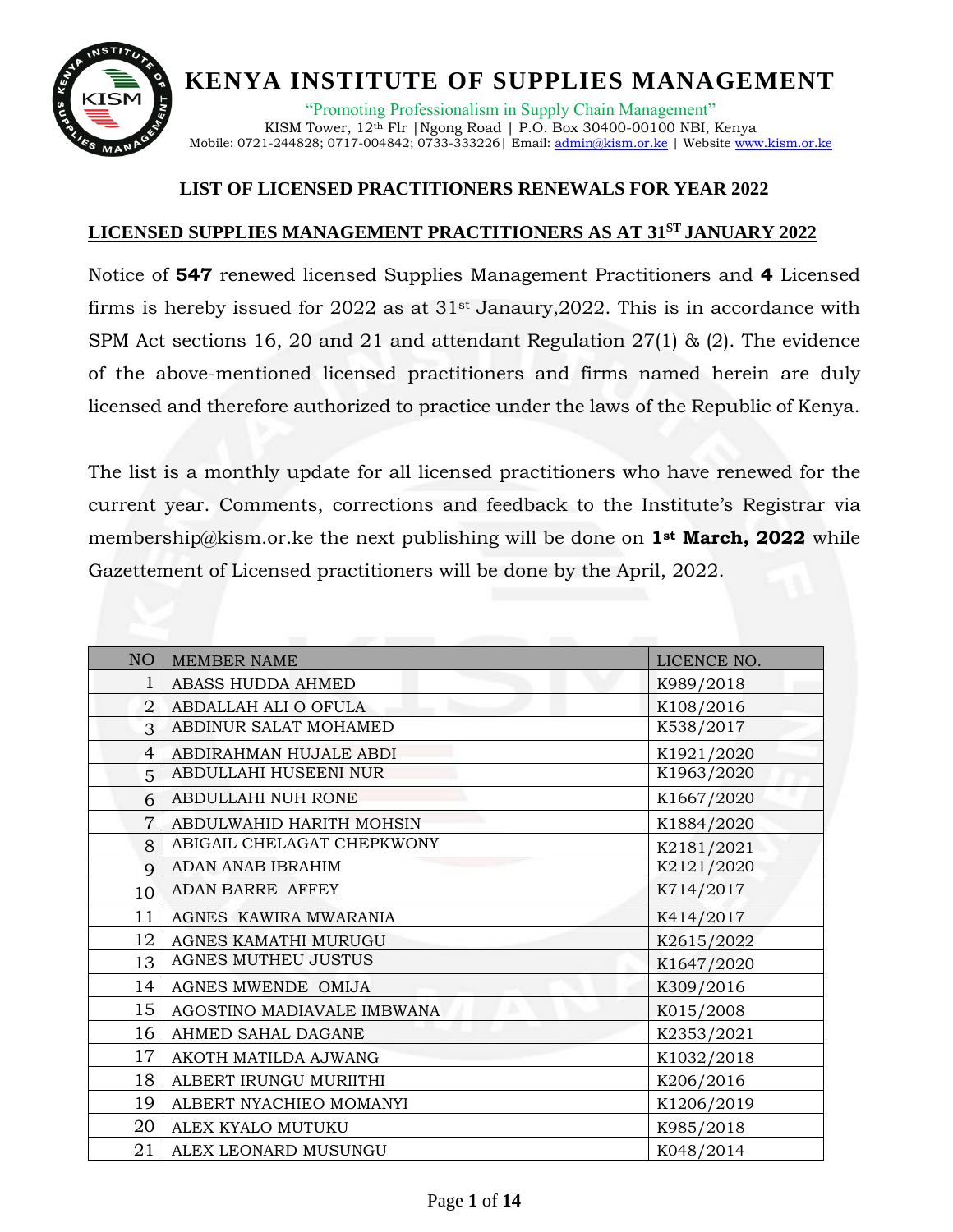

"Promoting Professionalism in Supply Chain Management"

| 22 | ALEX PUNGU KARISA          | K1853/2020 |
|----|----------------------------|------------|
| 23 | ALEXANDER MUTUKU KYALO     | K2126/2021 |
| 24 | ALFAYO OGAMBA ANTHONY      | K228/2016  |
| 25 | ALFRED MWAENGO WAROMBO     | K1238/2019 |
| 26 | ALI DIKA WAKO              | K1202/2019 |
| 27 | ALI HAMISI MATSUDZO        | K2655/2022 |
| 28 | ALI IDDI MWIN'JAKA         | K495/2017  |
| 29 | ALICE WANJIRU NJERI        | K466/2017  |
| 30 | ALLAN KILALIA WASHIALI     | K1748/2020 |
| 31 | ALLAN MULOMA KADENGE       | K1076/2018 |
| 32 | ALLOICE KING'ALA NGEREZA   | K2054/2020 |
| 33 | AMBROSE GITENGE RIASI      | K1687/2020 |
| 34 | AMINAZAHRA MOHAMUD SIGAT   | K391/2017  |
| 35 | AMON KIMELI MUGE           | K524/2017  |
| 36 | AMOS MUREGI KIMANI         | K728/2018  |
| 37 | AMOS NYAMAWI MWANGALA      | K2620/2022 |
| 38 | AMRIYA ISSA YAHYA          | K2646/2022 |
| 39 | ANDREW KIARIE NJERU        | K074/2016  |
| 40 | ANISA MOHAMED AHMED        | K2598/2021 |
| 41 | ANNE AUMA OTIT             | K1246/2019 |
| 42 | ANNE GACHERI MUTHAMIA      | K316/2016  |
| 43 | ANNE JERONO                | K1240/2019 |
| 44 | ANNE NDARAMA CHOPETA       | K1755/2020 |
| 45 | ANNESSSER NDUTA KIARIE     | K1159/2018 |
| 46 | ANTHONY KARIMI MUNYERIA    | K761/2018  |
| 47 | ANTHONY KIPKEMOI KORIR     | K245/2016  |
| 48 | ANTHONY LUNG'AHO LUSULI    | K173/2016  |
| 49 | ANTHONY NDAGO TUNJE        | K696/2017  |
| 50 | BATETAH RABECCAH KHAYECHA  | K836/2018  |
| 51 | BEATRICE ANYANGO OHITO     | K498/2017  |
| 52 | BEATRICE MUKUHI KINYANJUI  | K1169/2019 |
| 53 | <b>BEATRICE TAIGONG</b>    | K355/2016  |
| 54 | BENARD OMONDI OKELLO       | K1847/2020 |
| 55 | BENARD OMORO BOSIRE        | K2634/2022 |
| 56 | BENEDICT MUTINDA KIMWAKI   | K090/2016  |
| 57 | BENJAMIN MUSYOKA MUTUA     | K1936/2020 |
| 58 | BENSON BARASA NAIBEI       | K254/2016  |
| 59 | BERNARD MBOLE KAVOO        | K679/2017  |
| 60 | BEVERLYNE LUKAMIKA LUNDU   | K267/2016  |
| 61 | BILLY BLASTO OKOTH OLICK   | K434/2017  |
| 62 | BILLY KIPTOO KOECH         | K315/2016  |
| 63 | BOARD ALFRED OMONDI ARUNDA | K1073/2019 |
| 64 | BOAZ OKOTH AKELLO          | K406/2017  |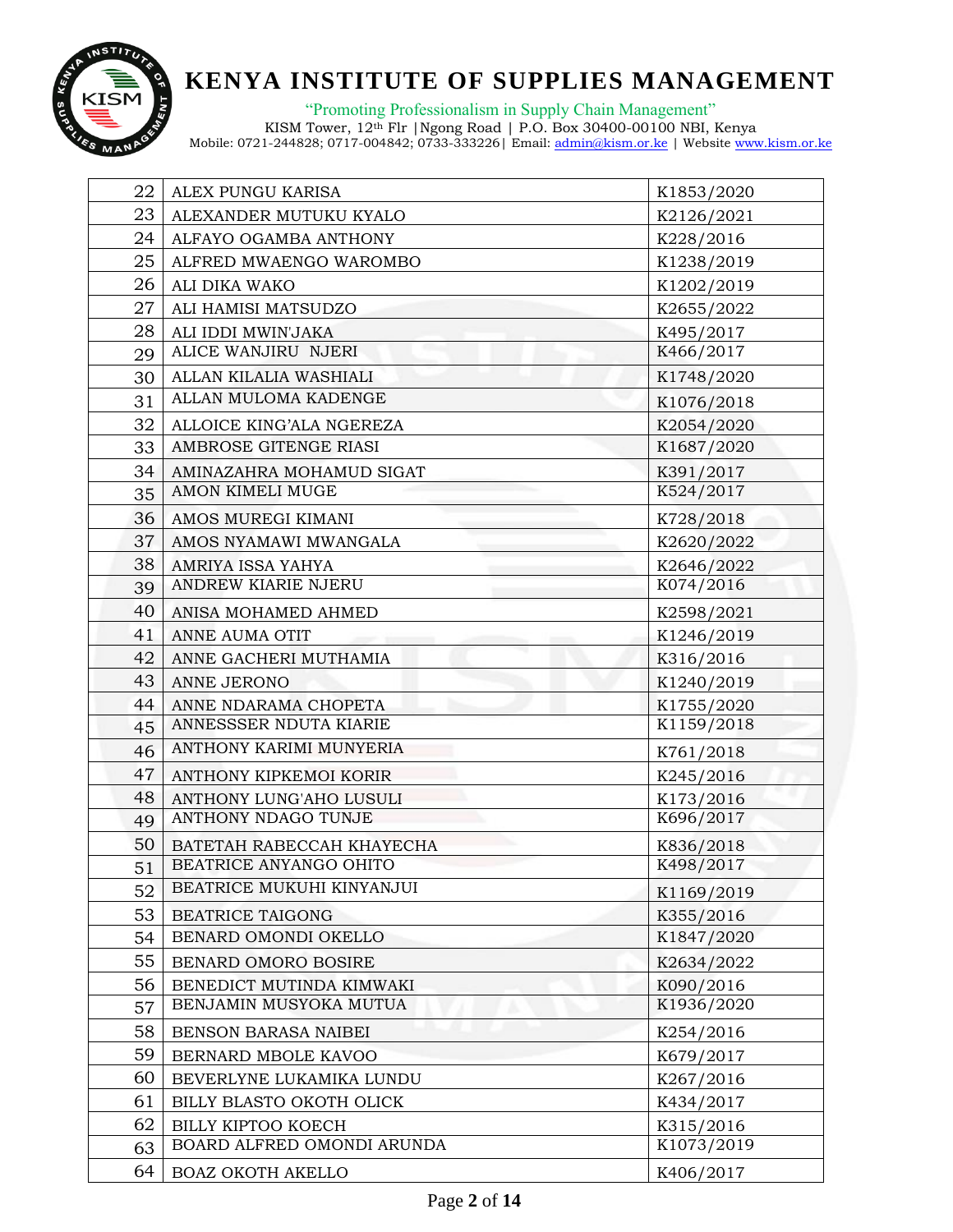

"Promoting Professionalism in Supply Chain Management"

| 65  | <b>BOB ONDERI ATUTI</b>       | K185/2016  |
|-----|-------------------------------|------------|
| 66  | BRENDA JELAGAT KORIR          | K1103/2018 |
| 67  | CAMILLA CHEPKOSGEI SIELEI     | K673/2017  |
| 68  | CAROL NTHAMBI MWANIA          | K2340/2021 |
| 69  | CAROLINE AUMA OCHELLE         | K130/2016  |
| 70  | CAROLINE NKIROTE GACHEKE      | K1990/2020 |
| 71  | CATHERINE MUMBI KAIRU         | K1320/2019 |
| 72  | CECILIA WANJIRU GAKUHA        | K2671/2022 |
| 73  | CHARITY WAVINYA MUTHINI       | K2647/2022 |
| 74  | CHARLES KIPCHUMBA KIPTOO      | K119/2016  |
| 75  | CHARLES BERNARD NYANYA OFWONA | K883/2018  |
| 76  | CHARLES JUMA EZEKIEL          | K205/2016  |
| 77  | CHARLES KIPKOECH KOTUT        | K1208/2019 |
| 78  | CHARLES KIPLAGAT SALIL        | K682/2017  |
| 79  | CHILION OTIENO OGOL           | K851/2018  |
| 80  | CHRISTINA NDUNGE KILONZO      | K2660/2022 |
| 81  | CHRISTINE NASIMIYU MAKOKHA    | K2627/2022 |
| 82  | CHRISTOPHER KIPKOECH TIREN    | K1474/2019 |
| 83  | CHRISTOPHER SILA MUTUA        | K2614/2022 |
| 84  | CLARE WANJIKU KINUTHIA        | K1420/2019 |
| 85  | <b>CLASTON AINEAH ANYONJE</b> | K2278/2021 |
| 86  | COLNEL NDUNG'U NG'ANG'A       | K1872/2020 |
| 87  | CONSOLATA MUHIA MBUIYA        | K1177/2019 |
| 88  | CORNELLIUS MACHAGE MUSA       | K2683/2022 |
| 89  | COSMAS GETATE MAKORI          | K939/2018  |
| 90  | DAHIRA YARROW IBRAHIM         | K409/2017  |
| 91  | DAN KIPSANG KIPROP            | K2139/2021 |
| 92  | DANIEL AMUYUNZU MUTONGI       | K839/2018  |
| 93  | DANIEL KASHERO SANGA          | K874/2018  |
| 94  | DANIEL KILONZO MBOVU          | K194/2016  |
| 95  | DARIUS MULINGE KILONZI        | K1271/2019 |
| 96  | DAVID NASHON ODHIAMBO ADIEL   | K1174/2019 |
| 97  | DAVID CHELOTI LUSAKA MASINDE  | K1182/2019 |
| 98  | DAVID CHOGO MULWEYE           | K1676/2020 |
| 99  | DAVID FESTUS KYALO            | K2580/2021 |
| 100 | DAVID MBOGO MUTHEE            | K2687/2022 |
| 101 | DAVID MUCHEKE MWANGI          | K2595/2021 |
| 102 | DEBORAH KEMUNTO MOKEIRA       | K1951/2020 |
| 103 | DENIS NGATIA MUCHIRI          | K2137/2021 |
| 104 | DENNIS OVICDOS ONCHARI OICHOE | K1160/2019 |
| 105 | DERRICK LEMAYIAN              | K2648/2022 |
| 106 | DOMINIC ONYANDO OGEGA         | K719/2017  |
| 107 | DOMITILA WANZILA MUVANYA      | K040/2013  |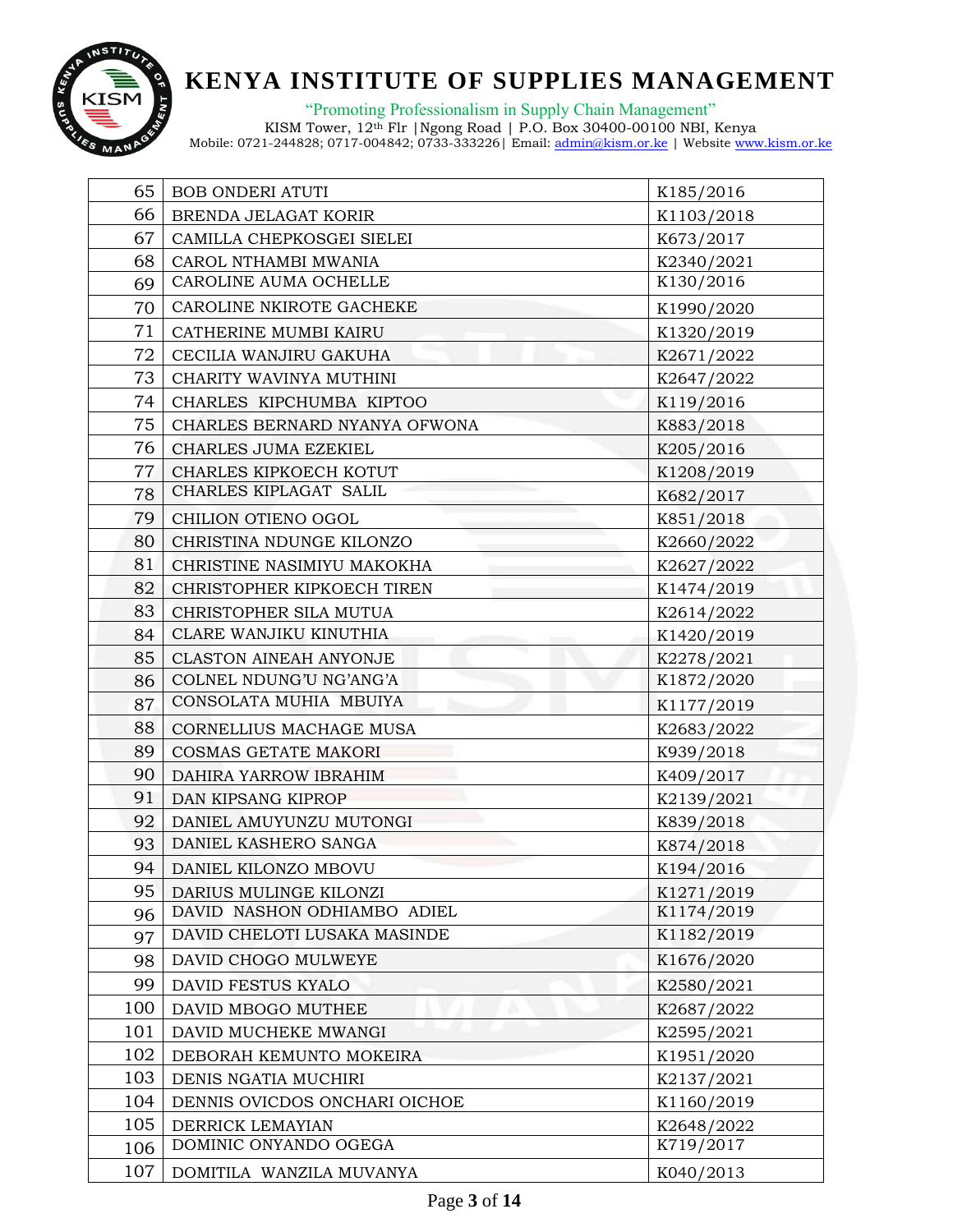

"Promoting Professionalism in Supply Chain Management"

| 108 | DOMNIC KIPKEMOI MUTAI          | K1934/2020 |
|-----|--------------------------------|------------|
| 109 | DOROTHY PRISCILLA KIRUI        | K1485/2019 |
| 110 | DUNCAN MWENDA KIRIMI           | K2587/2021 |
| 111 | EDISON MBURA CHIGUBE           | K990/2018  |
| 112 | EDITH CAROL AMONDI             | K1053/2018 |
| 113 | EDITH NAVASAA WAFULA           | K750/2018  |
| 114 | EDMUND ALHPONCE TOLE           | K091/2016  |
| 115 | EDWARD MIRUNI NALIANYA         | K561/2017  |
| 116 | EDWIN MURIMI KITHURE           | K2585/2021 |
| 117 | EDWIN SAMUEL DIFFU             | K1203/2019 |
| 118 | ELIJA JAMES KARISA             | K2638/2022 |
| 119 | <b>ELIJAH OBEBO</b>            | K1634/2020 |
| 120 | ELISHA OCHIENG' OMBURO         | K622/2017  |
| 121 | ELISHA OTIENO OWITI            | K292/2016  |
| 122 | ELIZABETH GRACE WASWA MANGENGE | K1371/2019 |
| 123 | ELIZABETH NAEGU SAITOTI        | K1347/2019 |
| 124 | ELIZABETH NYAGUTHII WANJIKU    | K1913/2020 |
| 125 | ELIZABETH NYANCHAMA MOMANYI    | K2679/2022 |
| 126 | ELIZABETH RUTTO                | K1512/2020 |
| 127 | ELIZABETH WANJIRU KARUGIA      | K1779/2020 |
| 128 | ELLY OCHIENG OSIR              | K1199/2019 |
| 129 | EMILY CHEBET CHUMA             | K208/2017  |
| 130 | EMMA WAHU KINUTHIA             | K1948/2020 |
| 131 | EMMA WANJIKU KIRUNGU           | K1470/2019 |
| 132 | EMMANUEL MULEMBO MWENDWA       | K1327/2019 |
| 133 | EMMANUEL SHEM MARAMBA          | K456/2017  |
| 134 | ENOCK KIPKOSGEI SCHEI          | K2674/2022 |
| 135 | ERASTUS GACHUHI KANYIRI        | K349/2016  |
| 136 | ERIC LUVONGA MAGAMU            | K337/2016  |
| 137 | ERIC MILGO ROROGU KIPKIRUI     | K683/2017  |
| 138 | ERIC MOSETI OMWERI             | K1813/2020 |
| 139 | ERIC OMONDI AGURE              | K2359/2021 |
| 140 | ERIC OTIENO MUGA               | K1614/2020 |
| 141 | ERICK KIPTOO KIMETO            | K187/2016  |
| 142 | ERICK MURIUKI GITAU            | K2643/2022 |
| 143 | ERICSON MOCHIEMO NYAMAMBA      | K1609/2020 |
| 144 | ESTHER KAMUTU NZIOKA           | K1313/2019 |
| 145 | ESTHER NJERI MUIRURI           | K1584/2020 |
| 146 | ESTHER NYAMBURA MUTERO         | K1571/2020 |
| 147 | ESTHER RACHEL WASIKE           | K2529/2021 |
| 148 | ESTHER WAITHERA NJENGA         | K805/2018  |
| 149 | ESTHER WANJIRU NDIRANGU        | K2686/2022 |
| 150 | EUNICE ADHIAMBO OKOTH          | K1788/2020 |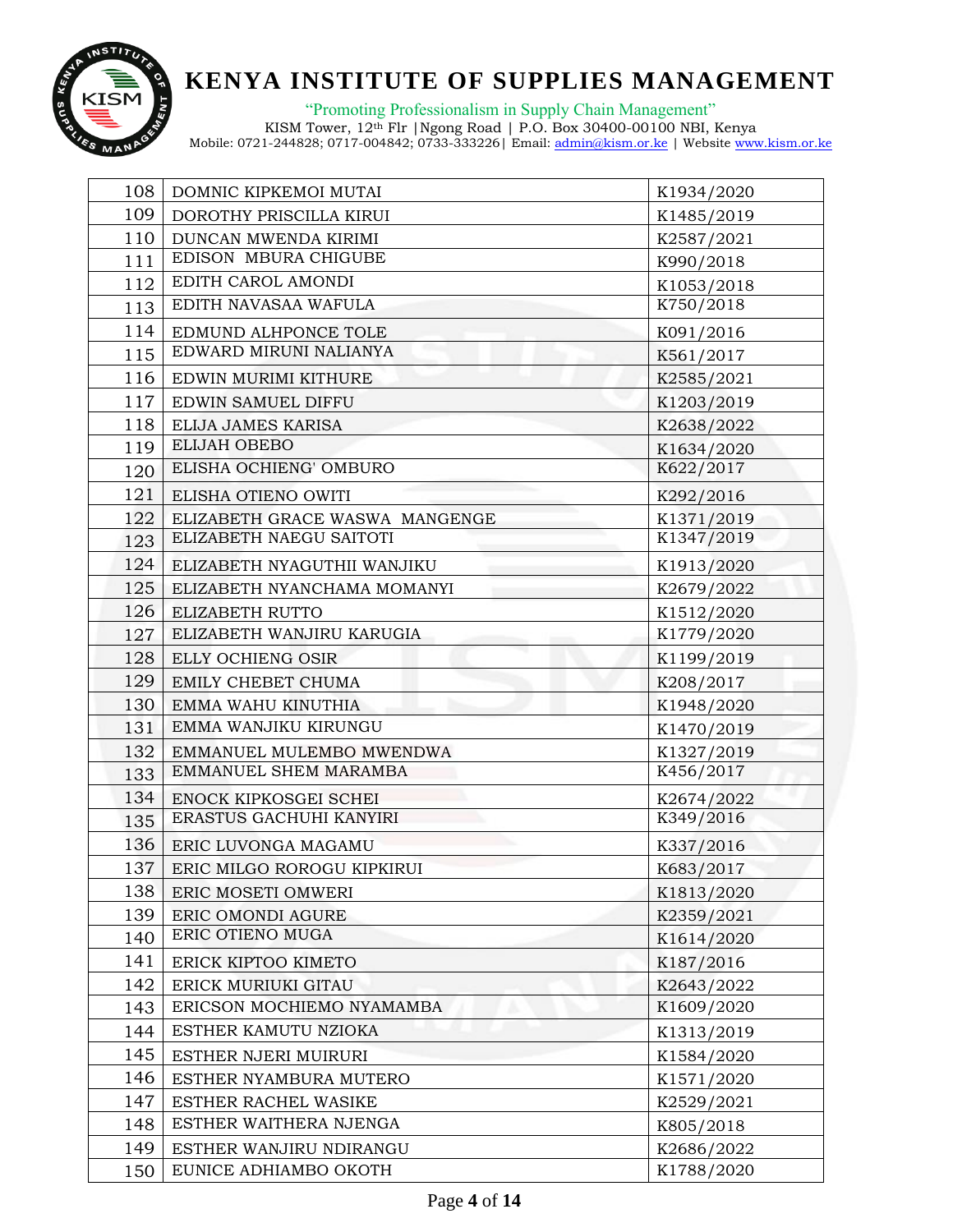

"Promoting Professionalism in Supply Chain Management"

| 151 | EUNICE DAISY KIBWANA         | K1791/2020 |
|-----|------------------------------|------------|
| 152 | EUNICE KALONDU MUSYOKA       | K1368/2019 |
| 153 | EUNICE KOKI KYALO            | K2626/2022 |
| 154 | EUNICE MBITHE MUUO           | K2624/2022 |
| 155 | EVA ZALE MSAGHA              | K2539/2021 |
| 156 | EVALYNE TABITHA MWANIA       | K2656/2022 |
| 157 | EVANS BIRAORI OTEKI          | K157/2016  |
| 158 | <b>EVANS PETER OKWERA</b>    | K1227/2019 |
| 159 | EVELINE IMBUKHA SHIGOLI      | K1179/2019 |
| 160 | FAITH CHEPNGENO NGENO        | K2672/2022 |
| 161 | FAITH HELLEN AKINYI ONYIMBO  | K1221/2019 |
| 162 | FAITH KAHASO NGALA           | K1391/2019 |
| 163 | FAITH WAMBUI WAMBUGU         | K995/2018  |
| 164 | FAITH WANGARI MACHIRA        | K2680/2022 |
| 165 | FATMA ABDUL MOHAMMED         | K1237/2019 |
| 166 | FELICINA MUTHONI WANJOHI     | K2300/2021 |
| 167 | FELISTER KERUBO KEANA        | K809/2018  |
| 168 | FELIX KIPLAGAT CHELIMO       | K030/2011  |
| 169 | FELIX MBENGELI KASIMBU       | K2472/2021 |
| 170 | FELIX WENYA MURUNGA          | K2661/2022 |
| 171 | FESTO JAPHETH ONINGO         | K2605/2021 |
| 172 | FESTUS CHERUIYOT LANGAT      | K1967/2020 |
| 173 | FESTUS MUEMA MUSYOKA         | K2239/2021 |
| 174 | FIDEL MUEMA PETER            | K1329/2019 |
| 175 | FLORMINA NGINA MBII          | K299/2016  |
| 176 | FRANCIS GITHINJI MURAKARU    | K403/2017  |
| 177 | FRANCIS KIOKO MUTUA          | K1562/2020 |
| 178 | FRANCIS YATOR KAMUREN        | K2608/2021 |
| 179 | FRANCISCAH NDUNGE NZIOKA     | K2043/2020 |
| 180 | FRED ONGISA NYANG'AU         | K1541/2020 |
| 181 | FREDRICK ARTHUR OLUOCH OROMO | K055/2014  |
| 182 | FREDRICK CHORE OMBWAYO       | K2140/2021 |
| 183 | FREDRICK GITONGA CHABARI     | K1785/2020 |
| 184 | FREDRICK OGEMBO MAGICHO      | K236/2016  |
| 185 | FREDRICK OKUMU OTIENO        | K563/2017  |
| 186 | FRIDAH GACHERI               | K1035/2018 |
| 187 | GABTON SIMWENYI WANYONYI     | K2621/2022 |
| 188 | GENTRIX JEROTICH KIPCHUMBA   | K1780/2020 |
| 189 | GEOFFREY MUHUNAMI AMUHAYA    | K1456/2019 |
| 190 | GEOFFREY RUTOH CHEBWAI       | K2182/2021 |
| 191 | GEOFREY KIPNGENO ROTICH      | K325/2016  |
| 192 | GEOFREY OBWOGE OMWANGE       | K2433/2021 |
| 193 | GEORGE MAINA MBUTHIA         | K2256/2021 |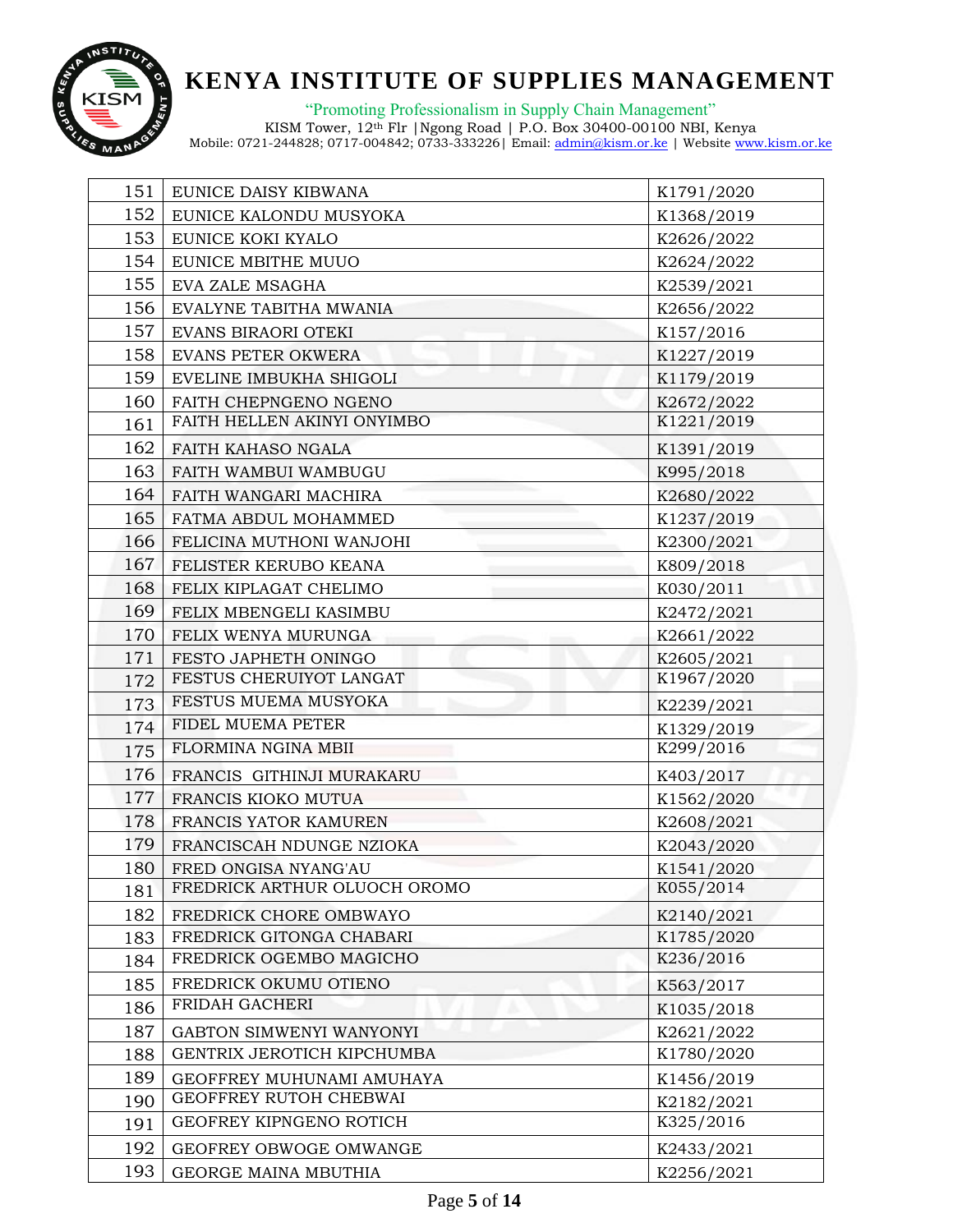

"Promoting Professionalism in Supply Chain Management"

| 194 | GEORGE MUCHANGI NGIRI                | K720/2017  |
|-----|--------------------------------------|------------|
| 195 | GEORGE ODONGO OGWANG                 | K814/2018  |
| 196 | GEORGE SAMUEL MWALANDI               | K558/2017  |
| 197 | GEORGE WAITHAKA NDEGWA               | K483/2017  |
| 198 | GERALD NDUNGU NYORO                  | K1352/2019 |
| 199 | GERISHON KILAMBO MWACHARO            | K1902/2020 |
| 200 | <b>GILBERT KEMBOI BOWEN</b>          | K2632/2022 |
| 201 | GILBERT ONGUSO NYAIRO                | K004/2008  |
| 202 | <b>GILLIAN CHEPKEMOI SOI</b>         | K685/2017  |
| 203 | GITARI DEDAN KIMATHI                 | K1834/2020 |
| 204 | <b>GIVINAL EJILO</b>                 | K2665/2022 |
| 205 | <b>GLADYS JEMUTAI KORIR</b>          | K2046/2020 |
| 206 | <b>GLADYS NJERI THUKU</b>            | K1245/2019 |
| 207 | GLADYS WANJIRU MATHENGE              | K1637/2020 |
| 208 | <b>GLORIA MAKENA KIRUKI</b>          | K1435/2019 |
| 209 | <b>GORDON OTIENO ANDIEGO</b>         | K2366/2021 |
| 210 | <b>GRACE CATHERINE NJERI MURICHU</b> | K322/2016  |
| 211 | GRACE MUTANU KILONZO                 | K1629/2020 |
| 212 | HALIMA ADAN DIBA                     | K2688/2022 |
| 213 | <b>HAMIDA MUKTAR</b>                 | K2155/2021 |
| 214 | HANDARD MURIRA KIMARI                | K1978/2020 |
| 215 | HANNAH MWAE WADUU                    | K2664/2022 |
| 216 | HARRIET KEMUNTO MATARA               | K2669/2022 |
| 217 | HARRIS GACHERU MAINA                 | K1468/2019 |
| 218 | HARRISON FESTUS MUTWIRI MAGAJU       | K1088/2018 |
| 219 | HELLEN CHEPKIRUI KOECH               | K774/2018  |
| 220 | HENRY KIPRONO KERICH                 | K373/2016  |
| 221 | HENRY MBOCHO MWANGI                  | K751/2018  |
| 222 | HENRY MUSAU PHILIP                   | K418/2017  |
| 223 | HIBO MOHAMED OMAR                    | K2623/2022 |
| 224 | HUMPHREY JUMA WAMONO                 | K1715/2020 |
| 225 | <b>IBRAHIM ISSACK ABDULLA</b>        | K860/2018  |
| 226 | <b>INDAI NAHASHON MUSE</b>           | K2579/2021 |
| 227 | IRENE WAIRIMU NGUNYI                 | K393/2017  |
| 228 | IRENE WAMBUI WANGITHI                | K1573/2020 |
| 229 | ISAAC BENSON ODHIAMBO                | K1054/2018 |
| 230 | <b>ISAAC KARANI WALELA</b>           | K2591/2021 |
| 231 | ISAAC KIGEN KIPLAGAT                 | K372/2016  |
| 232 | ISAAC KIPKOECH CHEROP                | K1985/2020 |
| 233 | ISAAC KIPYEGON KOECH                 | K777/2018  |
| 234 | ISAAC MOHAMED IBRAHIM                | K2593/2021 |
| 235 | ISAIAH GITHINJI KAMAU                | K1643/2020 |
| 236 | ISSACK YUSSUF MOHAMED                | K147/2016  |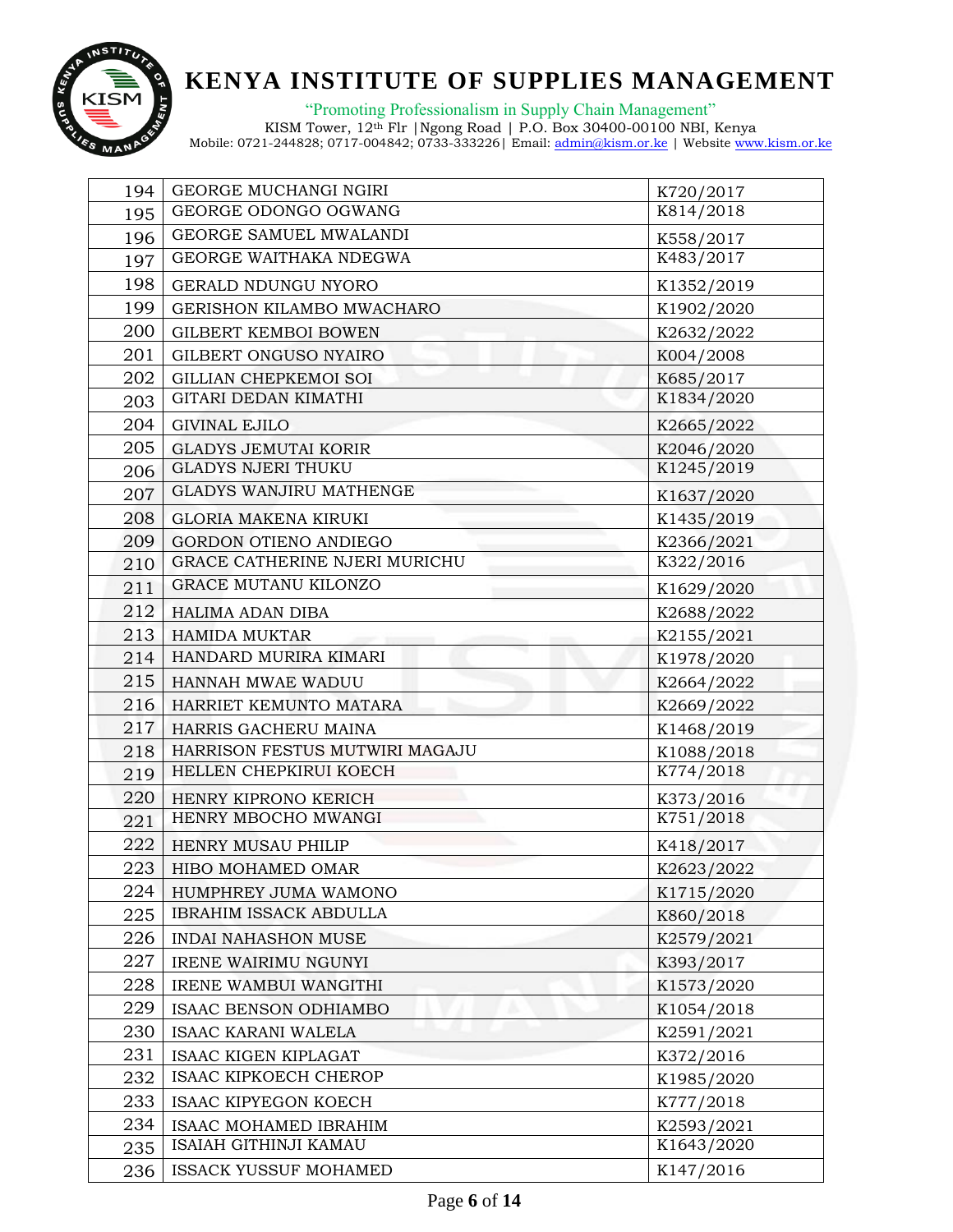

"Promoting Professionalism in Supply Chain Management"

| 237 | JACINTA ANYANGO OKELO       | K2597/2021 |
|-----|-----------------------------|------------|
| 238 | JACINTA KOKA KILONZI        | K1698/2020 |
| 239 | JACINTA WAMBUI WAMWAKI      | K2635/2022 |
| 240 | <b>JACK GUMBOH</b>          | K132/2016  |
| 241 | JACK OMONDI OYIEKE          | K1434/2019 |
| 242 | JACKLINE CHEPKOECH SUGUT    | K2662/2022 |
| 243 | JACKLINE KEMUNTO OBWOGI     | K2343/2021 |
| 244 | JACKSON KIPKOECH YAEM       | K255/2016  |
| 245 | JACKSON KIPROTICH CHERUIYOT | K827/2018  |
| 246 | JACKYLYNE BOSIBORI OTUNDO   | K1580/2020 |
| 247 | <b>JACQUELINE KAPTUM</b>    | K2028/2020 |
| 248 | JACQUELINE MWENDE MUASYA    | K2586/2021 |
| 249 | <b>JAEL AKINYI OLACK</b>    | K752/2018  |
| 250 | JAMAL MUTURI NJAU           | K2617/2022 |
| 251 | <b>JAMES KAMAU KAIRU</b>    | K1041/2018 |
| 252 | <b>JAMES KARANJA RIBIRU</b> | K1469/2019 |
| 253 | <b>JAMES KATANA KITSAO</b>  | K974/2018  |
| 254 | JAMES MUSYOKI MUNYITHYA     | K2637/2022 |
| 255 | <b>JAMILA ABDI ADAN</b>     | K1598/2020 |
| 256 | <b>JANE ARBE ABKUL</b>      | K2622/2022 |
| 257 | <b>JANE JEPTANUI ROTICH</b> | K112/2016  |
| 258 | JANE MWIHAKI KIMANI         | K2667/2022 |
| 259 | <b>JANE NGAYA MBUVI</b>     | K2607/2021 |
| 260 | JANE WAMBURA MURIUKI        | K1012/2018 |
| 261 | JANET CHEPKORIR LANGAT      | K313/2016  |
| 262 | JANETTE DOROTHY MUTIMBIA    | K712/2017  |
| 263 | JAPHETH OCHIENG OJWANG      | K2619/2022 |
| 264 | JARED OMONDI MBARE          | K2186/2021 |
| 265 | JEDIEL MUTURIA MBAABU       | K1997/2020 |
| 266 | JENTA WAMVUA MLAMBO         | K123/2016  |
| 267 | <b>JEREMIAH KIBET YEGO</b>  | K1381/2019 |
| 268 | <b>JEREMIAH KIIO NTHUSI</b> | K109/2016  |
| 269 | <b>JIMSON OBIRI MANYURA</b> | K1299/2019 |
| 270 | <b>JOAN JELANGA KIMOSOP</b> | K490/2017  |
| 271 | JOAN WANJA NDANYU           | K2611/2021 |
| 272 | <b>JOANNE KWEYU</b>         | K500/2017  |
| 273 | JOEL MBURU KIMANI           | K1994/2020 |
| 274 | JOEL ONYANGO OSODO          | K1442/2019 |
| 275 | <b>JOHN KAMAU MIRING'U</b>  | K269/2016  |
| 276 | JOHN KARANI NDIWA           | K1097/2018 |
| 277 | JOHN KINYUA KANYOTI         | K503/2017  |
| 278 | JOHN KITHUKA MUTUA          | K1658/2020 |
| 279 | <b>JOHN KYALO</b>           | K1046/2018 |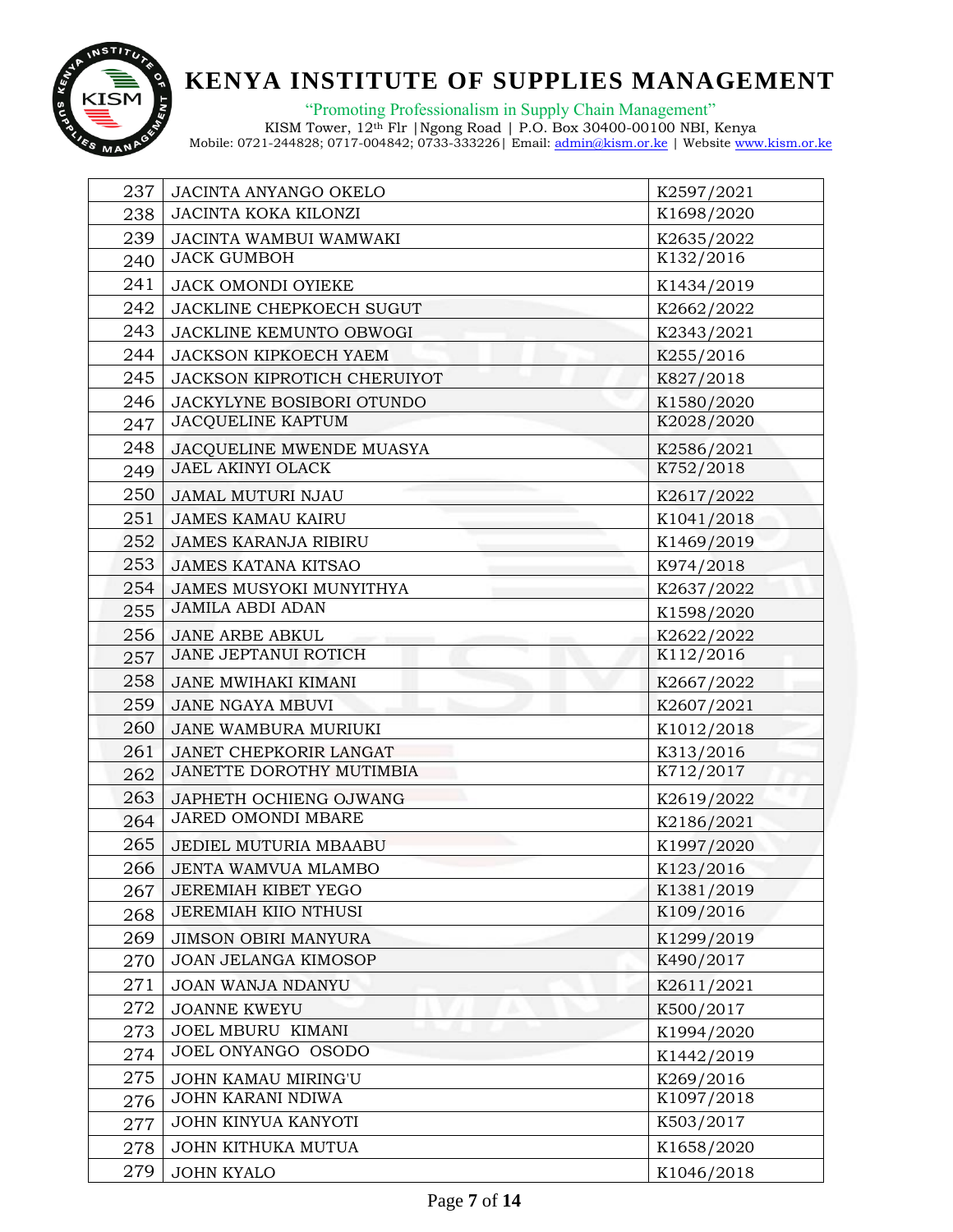

"Promoting Professionalism in Supply Chain Management"

| 280 | JOHN MATHENGE LEKTARI        | K1874/2020 |
|-----|------------------------------|------------|
| 281 | JOHN NGURE KIGERA            | K2644/2022 |
| 282 | JOHN OCHIENG AUMA            | K035/2012  |
| 283 | JOHNSON GACHANJA NGURE       | K937/2018  |
| 284 | JONAH BRUNO MAKHAPILA        | K2600/2021 |
| 285 | JONATHAN OTOTI AGUNDA        | K933/2018  |
| 286 | JONES MWINZI KILONZI         | K314/2016  |
| 287 | JOSEPH GICIMU KARIUKI        | K2254/2021 |
| 288 | <b>JOSEPH KIMELI SERONEY</b> | K311/2016  |
| 289 | JOSEPH MUHUTHU NDUATI        | K1173/2019 |
| 290 | JOSEPH MUTUA NGANGI          | K1657/2020 |
| 291 | JOSEPH OTWERA OWINO          | K2673/2022 |
| 292 | JOSEPHINE NJOKI KAMAU        | K1338/2019 |
| 293 | JOSPHAT NGENY TINGOS         | K283/2016  |
| 294 | <b>JOY KOKI MBWELE</b>       | K2633/2022 |
| 295 | JOYCE NAFULA BARASA          | K1491/2019 |
| 296 | JUDITH MNYAZI PENDA          | K1977/2020 |
| 297 | JUDY NYANCHOMBA CHEGE        | K2581/2021 |
| 298 | <b>JULIET KALONDU KIIO</b>   | K2010/2020 |
| 299 | <b>JULIUS KYALO MWITHUI</b>  | K881/2018  |
| 300 | <b>JUSTUS WAMBUA KIMEU</b>   | K2645/2022 |
| 301 | KAMAU JEREMIAH WAMBUA        | K2592/2021 |
| 302 | KAMOS SIMON NDIWA            | K2541/2021 |
| 303 | KEITH MUSYOKI KISUNGUH       | K1979/2020 |
| 304 | <b>KEMBOI KEVIN</b>          | K1152/2018 |
| 305 | <b>KENNEDY AUKA</b>          | K2056/2020 |
| 306 | KENNEDY AWINO ARIEMBI        | K1211/2019 |
| 307 | KENNEDY J OCHWANDO           | K1895/2020 |
| 308 | KENNEDY KIPCHIRCHIR KWAMBAI  | K2670/2022 |
| 309 | KENNEDY ONGOYE OGWENGO       | K408/2017  |
| 310 | KENNETH MUGWE WAHOME         | K1325/2019 |
| 311 | KENNETH NGARI NJERU          | K1270/2019 |
| 312 | KEVIN MACDONALD MUEMA        | K2684/2022 |
| 313 | KEVIN MOINDI OMAI            | K2176/2021 |
| 314 | KEVIN OKOTH OKINDA           | K1551/2020 |
| 315 | KEVIN WAMBUTSI SALASIA       | K1357/2019 |
| 316 | KEZIAH NGINA NDETO           | K2676/2022 |
| 317 | KEZIAH NJOKI NGARI           | K2625/2022 |
| 318 | KHALIF ABEY HUSSEIN          | K400/2017  |
| 319 | KHALIF SOMANE ISSA           | K1577/2020 |
| 320 | KINGSFORD MURIITHI RUCHA     | K1423/2019 |
| 321 | KINYA EVANGELINE RATANYA     | K1326/2019 |
| 322 | KIOKO MUTINDA                | K2002/2020 |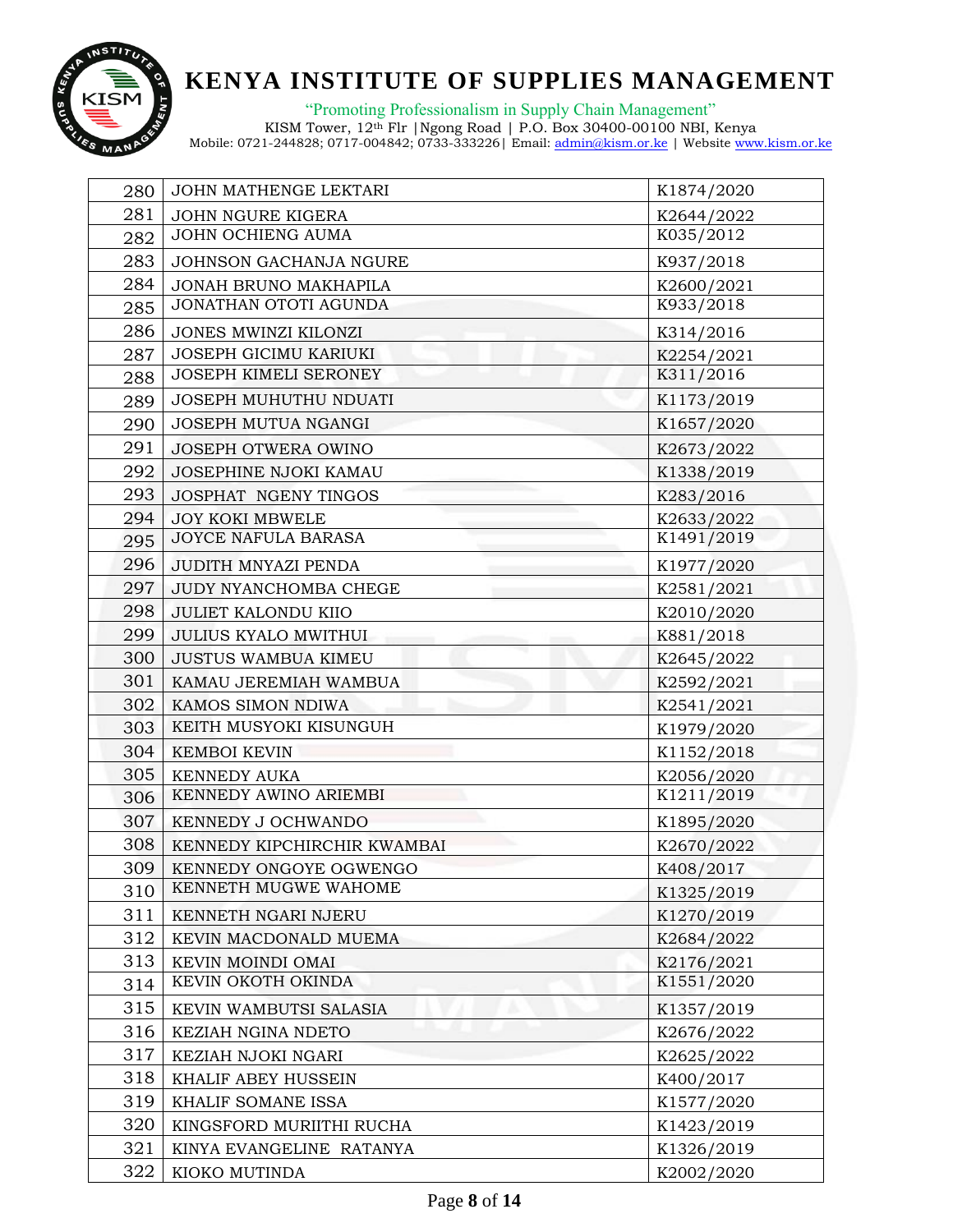

"Promoting Professionalism in Supply Chain Management"

| 323 | KIPNGETICH NGENO          | K1156/2018 |
|-----|---------------------------|------------|
| 324 | KIPROTICH ROBERT          | K2362/2021 |
| 325 | LABAN MURUTHI GICHOHI     | K1459/2019 |
| 326 | <b>LABARAKWE AARON</b>    | K1680/2020 |
| 327 | LAMECK MOGUSU MOGENI      | K2169/2021 |
| 328 | LANGAT BENARD KIMUTAI     | K997/2018  |
| 329 | LAURYNE GRACE ACHILA      | K1205/2019 |
| 330 | LAWRENCE MADZAYO MONGO    | K2612/2021 |
| 331 | LAWRENCE WAMALWA NANG'OLE | K1418/2019 |
| 332 | LAWY NYAMUNI AURA         | K835/2018  |
| 333 | LAZARUS MUKONGOLO KAUSI   | K1538/2020 |
| 334 | LEON OKUNGU MUMBO         | K2596/2021 |
| 335 | LEONARD NJENGA MUNGAI     | K1059/2018 |
| 336 | LEVINA KULUNDU WANYONYI   | K058/2015  |
| 337 | LILIAN NYABOKE MONCHAMA   | K2678/2022 |
| 338 | LINDA AWUOR NJOGA         | K802/2018  |
| 339 | LIZA JEBOR KIPRONO        | K568/2017  |
| 340 | LOICE MUMBI THUGE         | K353/2016  |
| 341 | LUCY DAMA FONDO           | K964/2018  |
| 342 | LUCY LUKANIA              | K2583/2021 |
| 343 | LYDIA KINA EVANSON        | K1710/2020 |
| 344 | LYDIA KIRIGO GAKUO        | K2641/2022 |
| 345 | <b>MAGDALENE RUGUT</b>    | K2379/2021 |
| 346 | MAGDALINE GAKII MUTHAMIA  | K2685/2022 |
| 347 | MARGARET AWINO ADHIAMBO   | K1582/2020 |
| 348 | MARGARET WAMBUI KARANJA   | K1912/2020 |
| 349 | MARTHA KYALAANI           | K1412/2019 |
| 350 | MARTIN KANG'ETHE GACHUKIA | K2337/2021 |
| 351 | MARTIN KAZUNGU KATANA     | K2629/2022 |
| 352 | MARTIN MWITI NYAKI        | K1269/2019 |
| 353 | MARTIN SHEM ATEMO         | K2380/2021 |
| 354 | MARY AWINO MWAMBINGU      | K2070/2020 |
| 355 | MARY KALEVU MUEKE         | K2666/2022 |
| 356 | MARY KARIMI NABEA         | K817/2018  |
| 357 | MARY KERUBO ONCHIRI       | K706/2017  |
| 358 | MARY MKAMBURI MWATIKA     | K216/2016  |
| 359 | MARY NASWA SIFUMA         | K2584/2021 |
| 360 | MARY NYABOKE MANGERERE    | K461/2017  |
| 361 | MARYAM KHAMIS OMAR        | K1377/2019 |
| 362 | MATHEW LEWA CHILUMO       | K2031/2020 |
| 363 | MATHEW MAMO ADANO         | K2642/2022 |
| 364 | MATHEW MBOE PONDA         | K766/2018  |
| 365 | MAUREEN CHEBET KORIR      | K1881/2020 |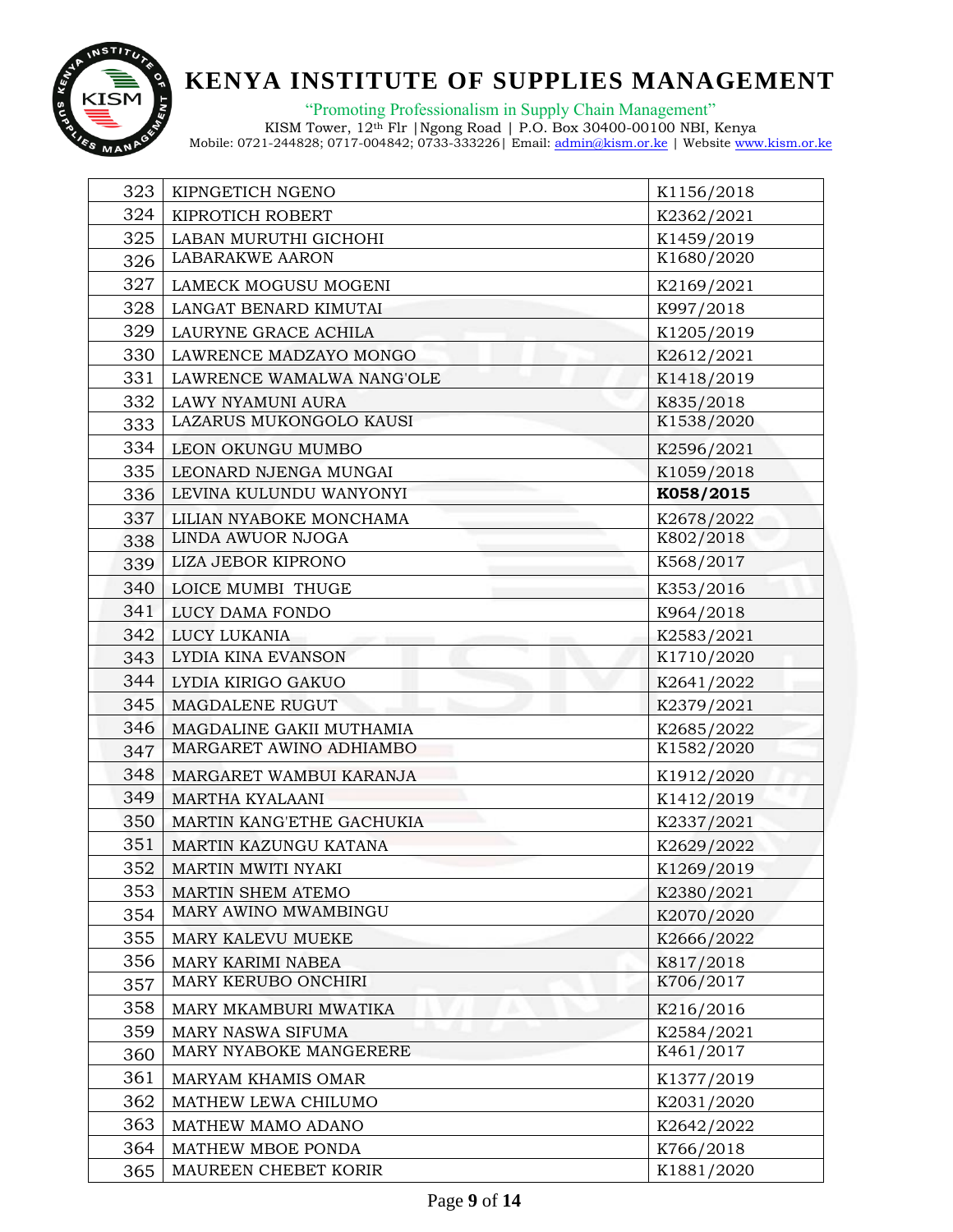

"Promoting Professionalism in Supply Chain Management"

| 366 | MAUREEN MUTHONI NJAGI      | K1344/2019 |
|-----|----------------------------|------------|
| 367 | MAURICE MUTWIRI GITARI     | K2074/2020 |
| 368 | MAURICE NZIOKA MAKAU       | K1286/2019 |
| 369 | MAURINE CHIYUMBA SHIVACHI  | K1209/2019 |
| 370 | MAURINE MAMAKANA AURA      | K1134/2018 |
| 371 | MEBBO TEMKO KUTUKHULU      | K2653/2022 |
| 372 | MERCY JEMUTAI MARINDICH    | K813/2018  |
| 373 | MERCY WANJIRU MUTHONI      | K1677/2020 |
| 374 | MESHACK OGWANG ODAGO       | K2602/2021 |
| 375 | MICHAEL KEITANY MUNDUI     | K2044/2020 |
| 376 | MIGWI BEATRICE MUTHONI     | K826/2018  |
| 377 | <b>MOHAMED BARE</b>        | K606/2017  |
| 378 | MOHAMED DIRIYE IBRAHIM     | K2577/2021 |
| 379 | MOHAMED MAALIM ABDI        | K190/2016  |
| 380 | MOHAMED MUSA ABIKAR        | K2312/2021 |
| 381 | MONICA KERUBO ORINA        | K701/2017  |
| 382 | MORRIS MUSOMBA WAMBUA      | K1513/2020 |
| 383 | MORRIS TIMOTHY NYAGA       | K027/2010  |
| 384 | MOSES ALLAN OMONDI         | K1453/2019 |
| 385 | MOSES KIPROP               | K2335/2021 |
| 386 | MOSES KIPTANUI SIRGOI      | K1314/2019 |
| 387 | MOSES KIPTUM RAGOR         | K2058/2020 |
| 388 | MOSES KIRUI TOROITICH      | K644/2017  |
| 389 | MUTTAI JOYCE JEROTICH      | K2396/2021 |
| 390 | MWACHARO DIANA NADZUA      | K232/2016  |
| 391 | MWAKE GITHINJI             | K1498/2020 |
| 392 | MWANGI MONICA MUTHONI      | K2133/2021 |
| 393 | NAIBOR GRAHAM SIMIREN      | K1273/2019 |
| 394 | NANCY CHEPKEMOI RONO       | K454/2017  |
| 395 | NANCY CHEPNGENO NGETICH    | K2594/2021 |
| 396 | NANCY NAINGASHA LENAIROSHI | K887/2018  |
| 397 | NAOM KERUBO ONGWAE         | K669/2017  |
| 398 | NAOMI NUNGARI MBURU        | K136/2016  |
| 399 | NASRA BILLOW HUSSEIN       | K709/2017  |
| 400 | NEHEMIAH NJIHIA NGIGI      | K2640/2022 |
| 401 | NEREAH AKELLO ODUOR        | K2578/2021 |
| 402 | NICELLAH WAIRIMU MWAI      | K468/2017  |
| 403 | NICERA WANGIRI NDWIGA      | K2165/2021 |
| 404 | NICHOLAS CHENGEH CHEPTORA  | K1143/2018 |
| 405 | NICHOLAS GITOBU            | K621/2017  |
| 406 | NIMO ABDULLAHI HUSSEIN     | K1071/2018 |
| 407 | NOELLE TANYASSIS           | K1765/2020 |
| 408 | NORAH KAJUJU MUGAMBI       | K1716/2020 |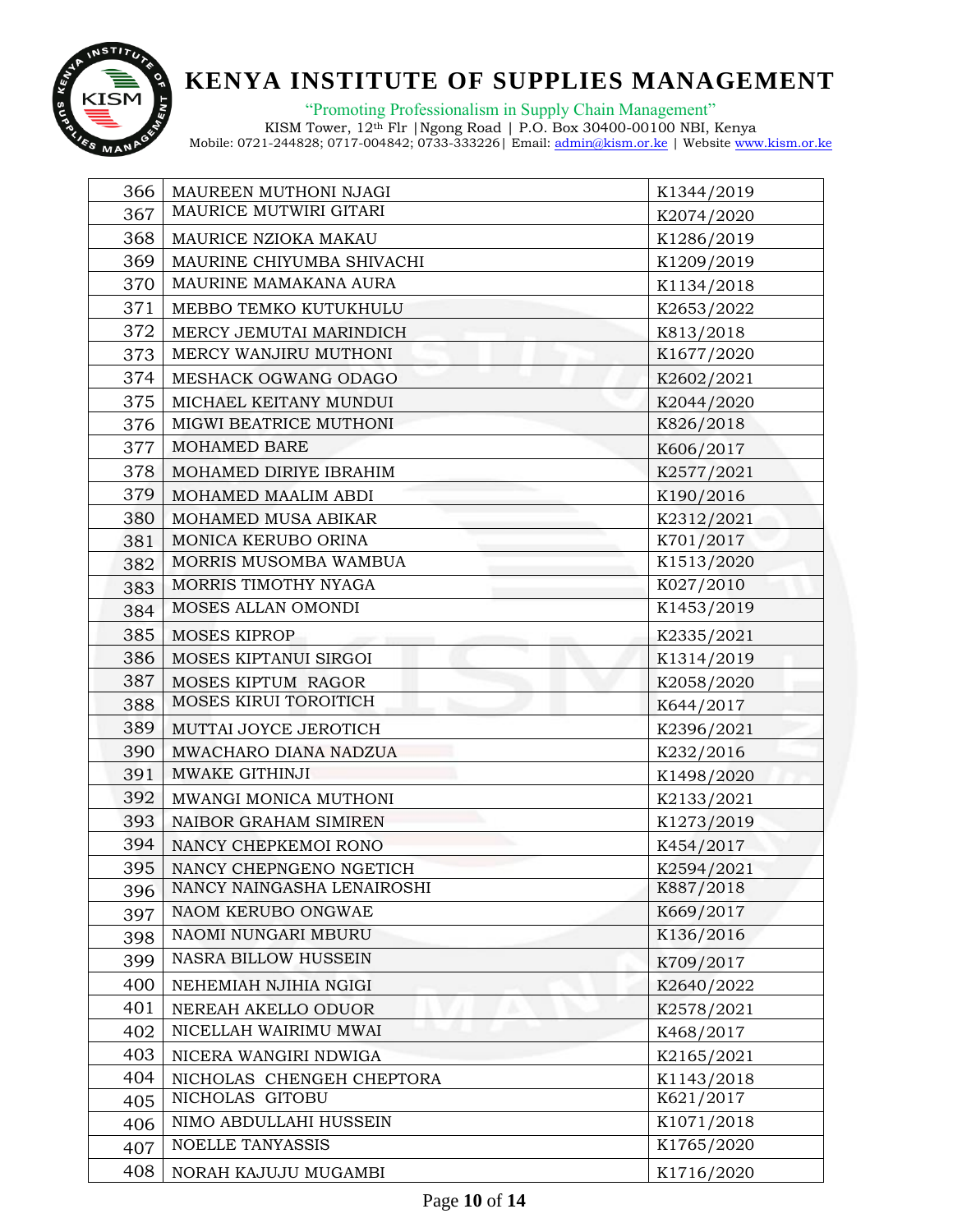

"Promoting Professionalism in Supply Chain Management"

| 409 | NURIA SHEIKH TAKOY           | K785/2018  |
|-----|------------------------------|------------|
| 410 | NURWIN FOZIA RAJAB           | K079/2016  |
| 411 | NYANGWESO ONYANGO REUBEN     | K2364/2021 |
| 412 | OGACHI JOSEPH FIDELIS        | K001/2008  |
| 413 | OKENO CHRIS OMONDI           | K1072/2018 |
| 414 | ONGARO MAGANGA JOB           | K1431/2019 |
| 415 | ORINA MOCHACHE STEPHEN       | K1323/2019 |
| 416 | <b>OSCAR BARASA AWORY</b>    | K858/2018  |
| 417 | OUMA MONICA OGOLLA           | K957/2018  |
| 418 | PAMELA MALENYA               | K1396/2019 |
| 419 | PATIENCE PAHE MUMBA          | K1739/2020 |
| 420 | PATRICIA NYAGUTHIE WANYOIKE  | K2503/2021 |
| 421 | PATRICIA WANJA KATHURIMA     | K1688/2020 |
| 422 | PATRICK CHERUIYOT KORIR      | K1154/2018 |
| 423 | PATRICK KIPKOECH ROTICH      | K2582/2021 |
| 424 | PATRICK MASAGO MOKINYO       | K2490/2021 |
| 425 | PATRICK MUEMA KIEMA          | K192/2016  |
| 426 | PATRICK PAUL MEYO            | K2158/2021 |
| 427 | PAUL GATHIGA KAMAU           | K369/2016  |
| 428 | PAUL MUCHIRA NJAGI           | K1981/2020 |
| 429 | PAUL MUINDE MUTISYA          | K624/2017  |
| 430 | PAUL NYAREGA DZORO           | K2654/2022 |
| 431 | PAUL PANUEL NYAGA            | K261/2016  |
| 432 | PAULINE M WAWIRA NJIRU       | K686/2017  |
| 433 | PENINAH CHEPITOK RUTTO       | K854/2018  |
| 434 | PETER CHIGIRI MWARABU        | K1136/2018 |
| 435 | PETER KABUGU NDICHU          | K668/2017  |
| 436 | PETER KIOGOTHI KABOKA        | K2601/2021 |
| 437 | PETER MAINA WANGUI           | K1161/2019 |
| 438 | PETER MBWANGI MWAKIMA        | K1926/2020 |
| 439 | PETER MUNGAI MURIGI          | K1827/2020 |
| 440 | PETER MWANGANGI MUTEVU       | K2675/2022 |
| 441 | PETER NGAO MUTUA             | K2616/2022 |
| 442 | PETER NJOROGE MWANGI         | K724/2018  |
| 443 | PETER NJUGUNA MWANGI         | K078/2016  |
| 444 | PETERSON NDEGWA KAMUNYA      | K1719/2020 |
| 445 | PETRONILLA REHEMA KEAH       | K1761/2020 |
| 446 | PHANICE ADHIAMBO ONYANGO     | K2560/2021 |
| 447 | PHARIS GITAU KINYANJUI       | K319/2016  |
| 448 | PHILEMON ONGALO OMUTITI      | K2651/2022 |
| 449 | PHILIGONAH KWAMBOKA ONSARE   | K2631/2022 |
| 450 | PHILIP ANTONY MATHENGE MUIGA | K174/2016  |
| 451 | PRISCILLAH WANJIRU MBURU     | K1089/2018 |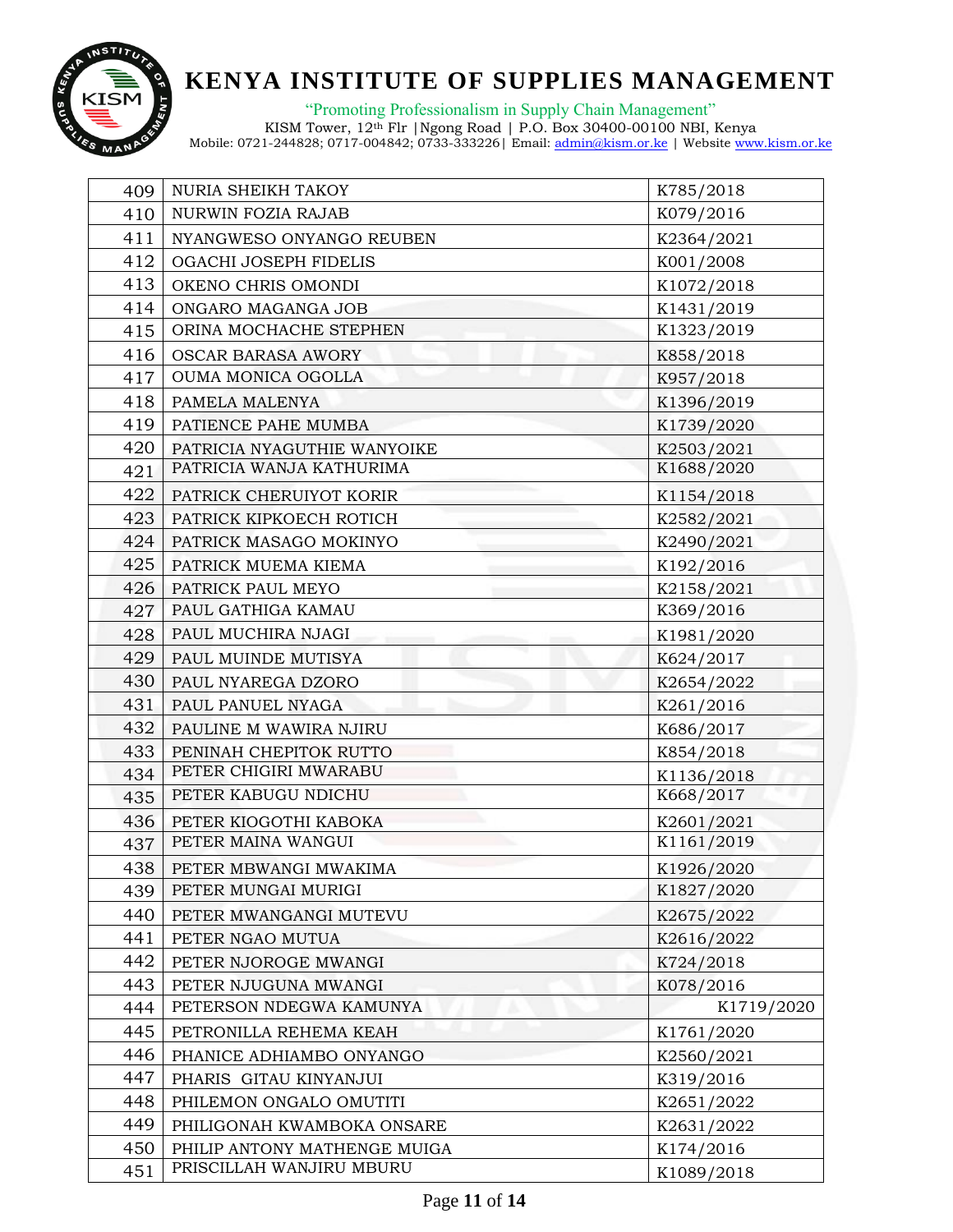

"Promoting Professionalism in Supply Chain Management"

| 452 | RAHAB FURAHA DAVID            | K2327/2021 |
|-----|-------------------------------|------------|
| 453 | RAYMOND TOMNO KIBICHI         | K199/2016  |
| 454 | REUBEN MUTISYA KIMEU          | K550/2017  |
| 455 | REUBEN MWENDA MAUKI           | K635/2017  |
| 456 | RHODA ESIRABA ONDISO          | K1472/2019 |
| 457 | RICHARD KAGUNDA MAINA         | K2052/2020 |
| 458 | RICHARD KIMUTAI KILEL         | K475/2017  |
| 459 | RICHARD KIPKURUI KAPLELACH    | K779/2018  |
| 460 | RICHARD OGAKE OTONDI          | K2668/2022 |
| 461 | RICHARD OLIECH ODUONG         | K1382/2019 |
| 462 | RISPER NYAMOITA LUKA          | K507/2017  |
| 463 | RIZIKI MATANO CHOGA           | K105/2016  |
| 464 | ROBERT KAZUNGU RIZIKI         | K678/2017  |
| 465 | ROBERT NGATA WAINAINA         | K2658/2022 |
| 466 | RODGERS KIPROP KIPTURGO       | K469/2017  |
| 467 | ROMANA AUMA OKWANY            | K2559/2021 |
| 468 | RONO EDWIN KIPNGETICH         | K831/2018  |
| 469 | ROSAITA WAVINYA MUSENGYA      | K2040/2020 |
| 470 | ROSE KANANA MUGAMBI           | K088/2016  |
| 471 | ROSE SOILA SHUNET             | K2604/2021 |
| 472 | ROTICH ROBERT                 | K2507/2021 |
| 473 | RUTH AWINO OGOLA              | K2657/2022 |
| 474 | RUTH JEPKOECH ROP             | K2076/2020 |
| 475 | RUTH NTHENYA SILA             | K2310/2021 |
| 476 | RUTH WANJIRU MUGO             | K1675/2020 |
| 477 | RYAN ALFRED OUKO              | K1973/2020 |
| 478 | SAADIA ABDI HUSSEIN           | K2209/2021 |
| 479 | SAADIA MOHAMUD ISSAK          | K2446/2021 |
| 480 | SAHARA MUHUMED ADAN           | K2005/2020 |
| 481 | <b>SAID ABDI ELMI</b>         | K506/2017  |
| 482 | <b>SALAD KIKUYU SARITE</b>    | K126/2016  |
| 483 | <b>SALAT ADAN BULLE</b>       | K811/2018  |
| 484 | <b>SAMSON JUMA OKUMU</b>      | K1876/2020 |
| 485 | SAMSON ODHIAMBO OKOK          | K1891/2020 |
| 486 | SAMUEL MUCHIRI MWANGI         | K726/2018  |
| 487 | SAMUEL MUTHIKE MUTUKU         | K1176/2019 |
| 488 | SAPHIA FARHIA ABASS           | K2606/2021 |
| 489 | SARAH OWANO NDUBI             | K2628/2022 |
| 490 | SAUL CYPRUS AMEMBA            | K2417/2021 |
| 491 | SCHOLASTICAH K MUTHARA        | K229/2016  |
| 492 | SCOLASTICA NARASHA GALGIDHELE | K2590/2021 |
| 493 | SHAFEE YAQUB MOHAMED          | K658/2017  |
| 494 | SHAMSI MUENI MAINA            | K1726/2020 |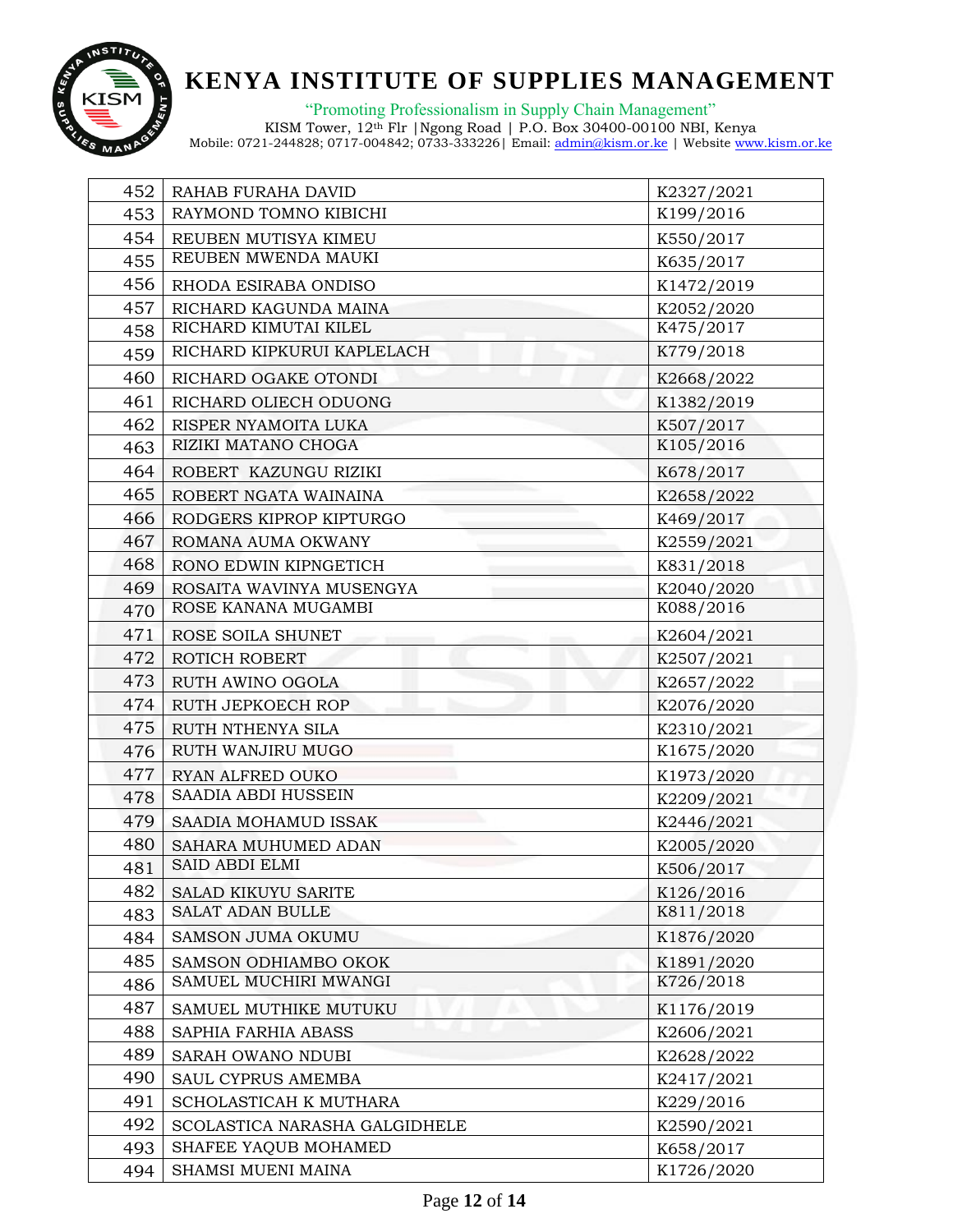

"Promoting Professionalism in Supply Chain Management"

| 495 | SHEENA NG'ENDO MUNAH         | K2636/2022 |
|-----|------------------------------|------------|
| 496 | SHEILA AKALA                 | K590/2017  |
| 497 | SIMON KIMANI MUCHUNU         | K1975/2020 |
| 498 | SIMON WAGURA WAITHAKA        | K1395/2019 |
| 499 | SIYAD MAALIM ABDISHAKUR      | K2639/2022 |
| 500 | SLYSTONE MALOMBE MUTAMBU     | K2677/2022 |
| 501 | SOLOMON GITAHI GICHOHI       | K2487/2021 |
| 502 | SOLOMON KIPSIRIA BIWOTT      | K890/2018  |
| 503 | SOLOMON LESERE KITIYIA       | K1298/2019 |
| 504 | SOPHIA ATIENO OGILA          | K745/2018  |
| 505 | SOPHIA MWIHAKI MUTURI        | K1750/2020 |
| 506 | SOSTEN KIBET LELAN           | K2589/2021 |
| 507 | STEPHEN CHEPSOIYO CHEPKANGOR | K1104/2018 |
| 508 | STEPHEN IKHOLI ESHARANDA     | K2309/2021 |
| 509 | <b>SUSAN JELIMO</b>          | K2663/2022 |
| 510 | SUZANNE WAMBUI WAMBUGU       | K2652/2022 |
| 511 | SYLVIA KAJUJU KIMATHI        | K2681/2022 |
| 512 | TABITHA NELLERIA BARASA      | K1362/2019 |
| 513 | TECLA CHEPCHUMBA LEL         | K2659/2022 |
| 514 | TEDDY KIARIE KARANJA         | K2197/2021 |
| 515 | TESSAH NKATHA KOBIA          | K2101/2020 |
| 516 | THOMAS MUTISYA WAMBUA        | K567/2017  |
| 517 | TOM JAPHETH ASEKA            | K419/2017  |
| 518 | TOM LUTUBULA MAYENDE         | K2650/2022 |
| 519 | VERONICA AKINYI OLOO         | K2618/2022 |
| 520 | VERONICAH KISIO NZOKA        | K2495/2021 |
| 521 | VICTOR KARIITHI KOBIA        | K930/2018  |
| 522 | VICTOR MUCHEMI GICHUKI       | K1201/2019 |
| 523 | <b>VICTOR TSUMA</b>          | K1082/2018 |
| 524 | VICTORIA MWIKALI MULWA       | K1644/2020 |
| 525 | VINCENSIA ANYANGO APOPA      | K073/2016  |
| 526 | VINCENT KIMANI GATHONI       | K2599/2021 |
| 527 | VINCENT SODA JANJI           | K2610/2021 |
| 528 | VIOLET N INDIAZI             | K627/2017  |
| 529 | VIRGINIA RARIN SABAYA        | K2543/2021 |
| 530 | VIRGINIA WAHU MWAI           | K1151/2018 |
| 531 | WAKO YUSSUF DAKICHA          | K2609/2021 |
| 532 | WALTER NYAMONGO MOKOGI       | K2682/2022 |
| 533 | WAMBUA ERIC MUANGE           | K2361/2021 |
| 534 | WENDY MUTHONI                | K2613/2021 |
| 535 | WESONGA BONIFACE ODHIAMBO    | K2588/2021 |
| 536 | WILLIAM OMOKA SAALU          | K1536/2020 |
| 537 | WILSON KABIRO NJENGO         | K1175/2019 |